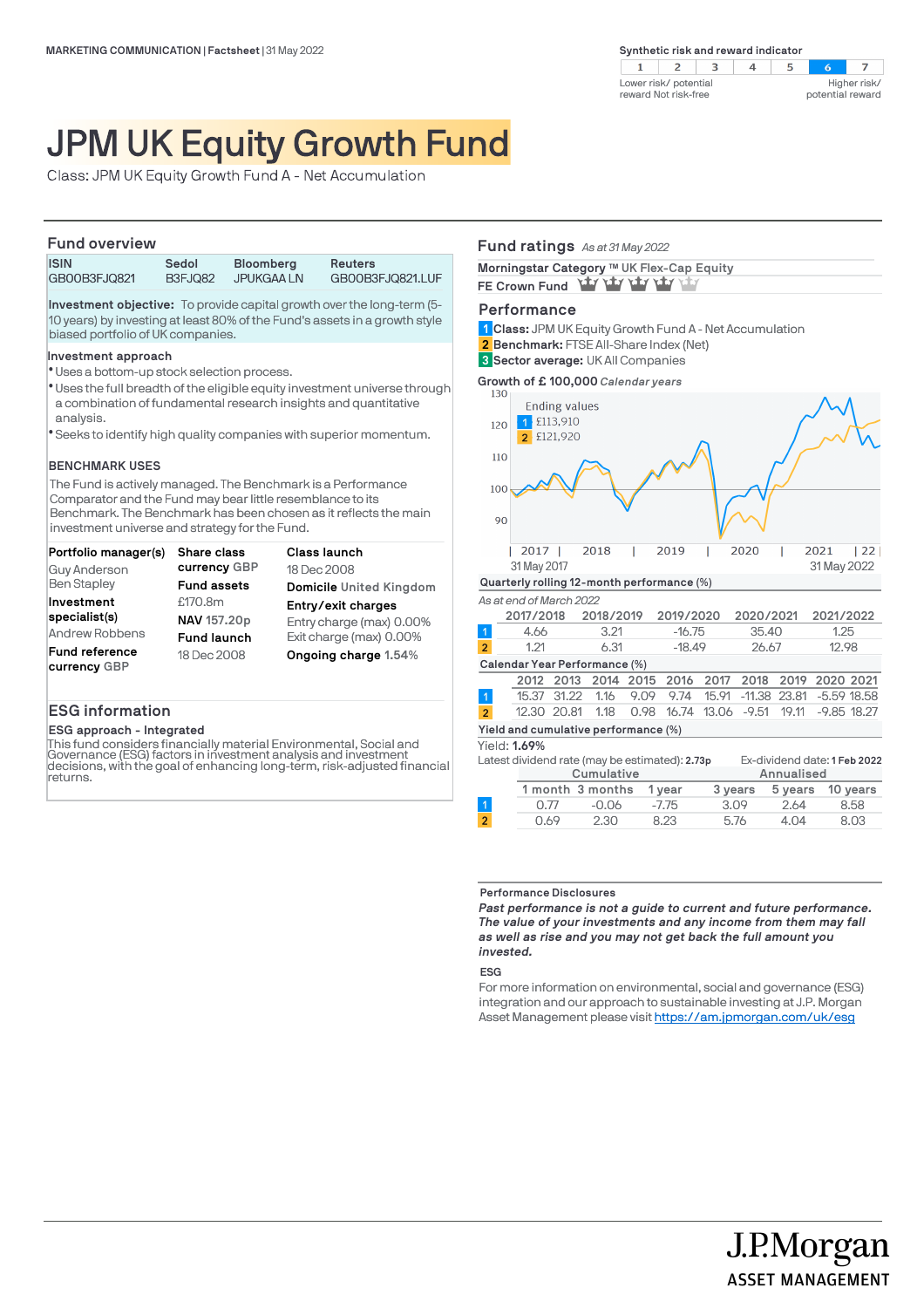# **Portfolio analysis**

| <b>Measurement</b>        | 3 years | 5 years |
|---------------------------|---------|---------|
| Correlation               | 0.89    | 0.90    |
| Alpha (%)                 | $-2.53$ | $-1.35$ |
| Beta                      | 1.00    | 1.00    |
| Annualised volatility (%) | 17.33   | 15.01   |
| Sharpe ratio              | 0.21    | 0.25    |
| Tracking error (%)        | 8.05    | 6.55    |
| Information ratio         | $-0.21$ | $-0.22$ |

## **Holdings**

| Top 10          | Sector                                      | % of assets |
|-----------------|---------------------------------------------|-------------|
| Shell           | Oil. Gas And Coal                           | 9.5         |
| BP              | Oil, Gas And Coal                           | 5.9         |
| AstraZeneca     | Pharmaceuticals And<br>Biotechnology        | 5.1         |
| Diageo          | <b>Beverages</b>                            | 4.4         |
| Glencore        | Industrial Metals And<br>Mining             | 3.3         |
| Relx            | Media                                       | 2.8         |
| <b>Barclays</b> | Banks                                       | 2.8         |
| Anglo American  | Industrial Metals And<br>Mining             | 2.5         |
| Lloyds Banking  | <b>Banks</b>                                | 2.4         |
| 3i Group        | Investment Banking<br>And Brokerage Service | 2.3         |

| Sectors (%)                                        | <b>Compared to benchmark</b> |         |
|----------------------------------------------------|------------------------------|---------|
| Oil, Gas And Coal                                  | 15.8                         | $+4.6$  |
| <b>Industrial Support Services</b>                 | 7.6                          | $+4.4$  |
| Banks                                              | 7.4                          | $-1.1$  |
| Investment Banking And<br><b>Brokerage Service</b> | 7.1                          | $+4.4$  |
| Industrial Metals And Mining                       | 6.4                          | $-1.3$  |
| Media                                              | 5.8                          | $+2.8$  |
| Software And Computer Services                     | 5.8                          | $+4.5$  |
| Pharmaceuticals And<br>Biotechnology               | 5.4                          | $-5.3$  |
| <b>Electronic And Electrical</b><br>Equipment      | 5.0                          | $+4.1$  |
| <b>Beverages</b>                                   | 4.9                          | $+1.1$  |
| Others                                             | 28.1                         | $-18.9$ |
| Cash                                               | 0.7                          | $+0.7$  |